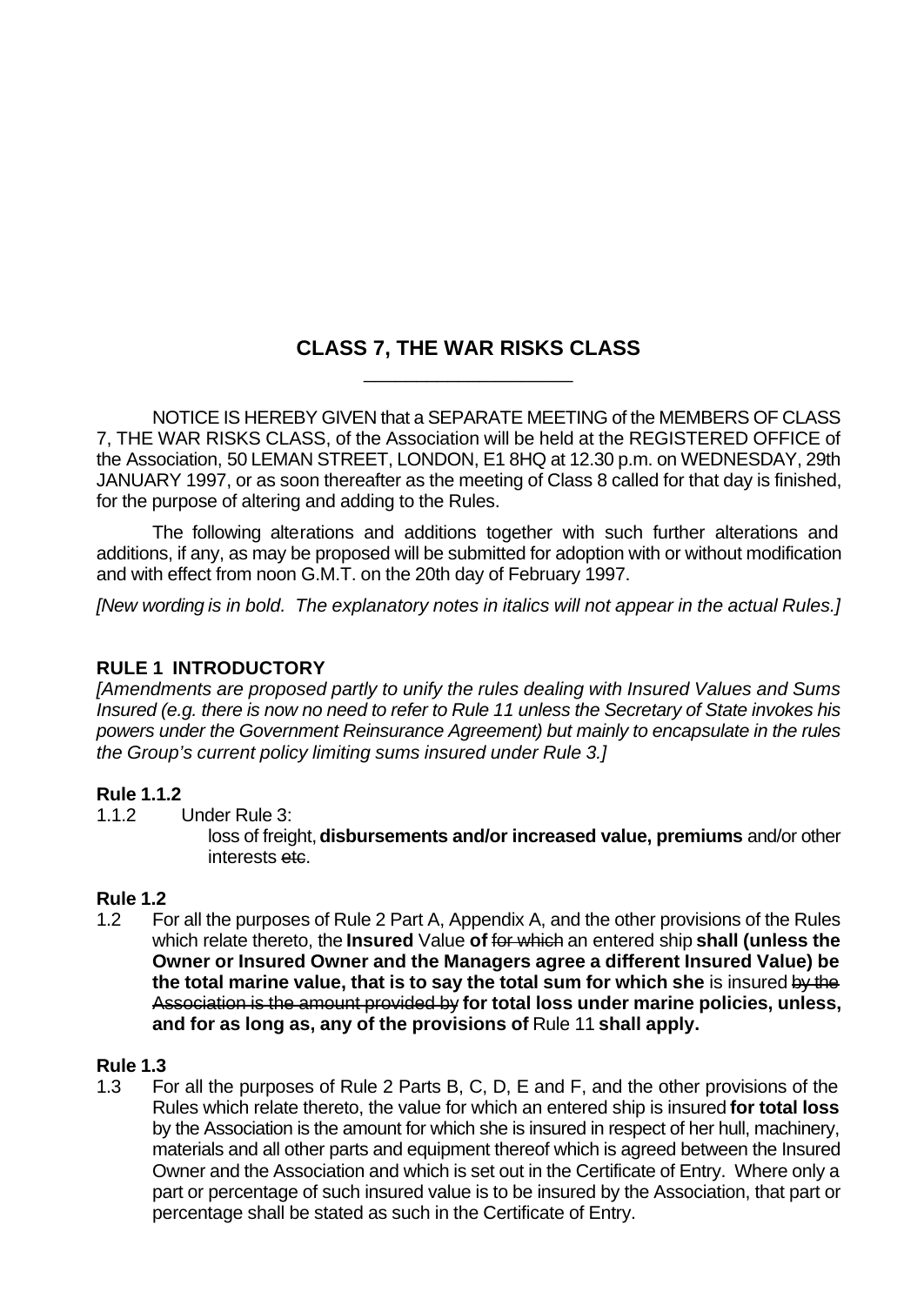# **Rule 1.4**

- 1.4 For all the purposes of Rule 3, Appendix C, and the other provisions of the Rules which relate thereto, the Sum for which an Insured Owner is Insured by the Association is that **shall be the sum insured for the corresponding risk or risks under the entered ship's marine policies,** which is agreed between the Insured Owner and the Association **Managers** and which is set out in the Certificate of Entry. **PROVIDED ALWAYS that:**
- **1.4.1 the sum to be insured under each category of Rule 3 risk shall be specified in any application for insurance;**
- **1.4.2 in no case shall the total Sum Insured for Rule 3 risks exceed 50 per cent of the Insured Value as provided for in Rule 1.3.**

# **RULE 2 PART A QUEEN'S ENEMY RISKS**

## **Rule 2.A.3.3**

2.A.3.3 If the detention of an entered ship should last for a continuous period exceeding 90 days, in addition to any sums recoverable under Rules 2.A.3.1 and 2.A.3.2, a sum calculated at the rate of 10 per cent per annum of the insured value of the entered ship as specified at paragraph (1) of **in** the Certificate of Entry and applied pro rata to the whole of the detention.

*[To reflect the current form of the Certificate of Entry.]*

# **RULE 2 PART C DETENTION OR DIVERSION EXPENSES**

#### **Rule 2.C.4**

2.C.4 In the event of the detention of an entered ship by any of the causes referred to in Rules 2.C.1.1, 2.C.1.3, 2.C.1.4 or 2.C.1.5 and lasting for a continuous period exceeding 90 days, the Insured Owner shall be entitled, subject to Rule 2.C.5 to recover from the Association in respect of such detention, in addition to any sums recoverable under Rule 2.C.3, a sum calculated at the rate of 10 per cent per annum of the insured value of the entered ship as specified in paragraph (1) of the Certificate of Entry and applied pro rata to the whole of the detention.

*[To reflect the current form of the Certificate of Entry.]*

## **RULE 2 PART D PROTECTION AND INDEMNITY RISKS**

## **Rule 2.D**

Insert the following new Rule 2.D.1.1.1.7:

#### **2.D.1.1.1.7 confiscation or expropriation.**

*[This is to cover P&I risks arising out of confiscation or expropriation.]*

Insert the following new Rule 2.D.2:

**2.D.2 Except as provided in paragraph 2.D.3 there shall be no recovery of the losses, liabilities, costs or expenses referred to in Appendix D, Paragraphs D.1 to D.8 and D.10 to D.12 inclusive which arise solely out of the terms of any agreement, contract or indemnity unless the terms of such agreement, contract or indemnity have been approved by the Managers in writing. In giving such approval the Managers may impose any terms or conditions as they may think fit, including the imposition of a premium.**

*[This new rule deals with the cover given in respect of contractual liabilities. Hitherto, there were no restrictions in this regard in respect of cover set out in Appendix D paragraphs D.5 to D.8 and D.10 to D.12 inclusive, but only in respect of paragraphs D.1 to D.4. Contractual liabilities can be extremely onerous and, in future, the Managers' approval will be required as it is in respect of contractual liabilities covered in Class 5.]*

Renumber the current Rule 2.D.2 as 2.D.3 and amend as follows: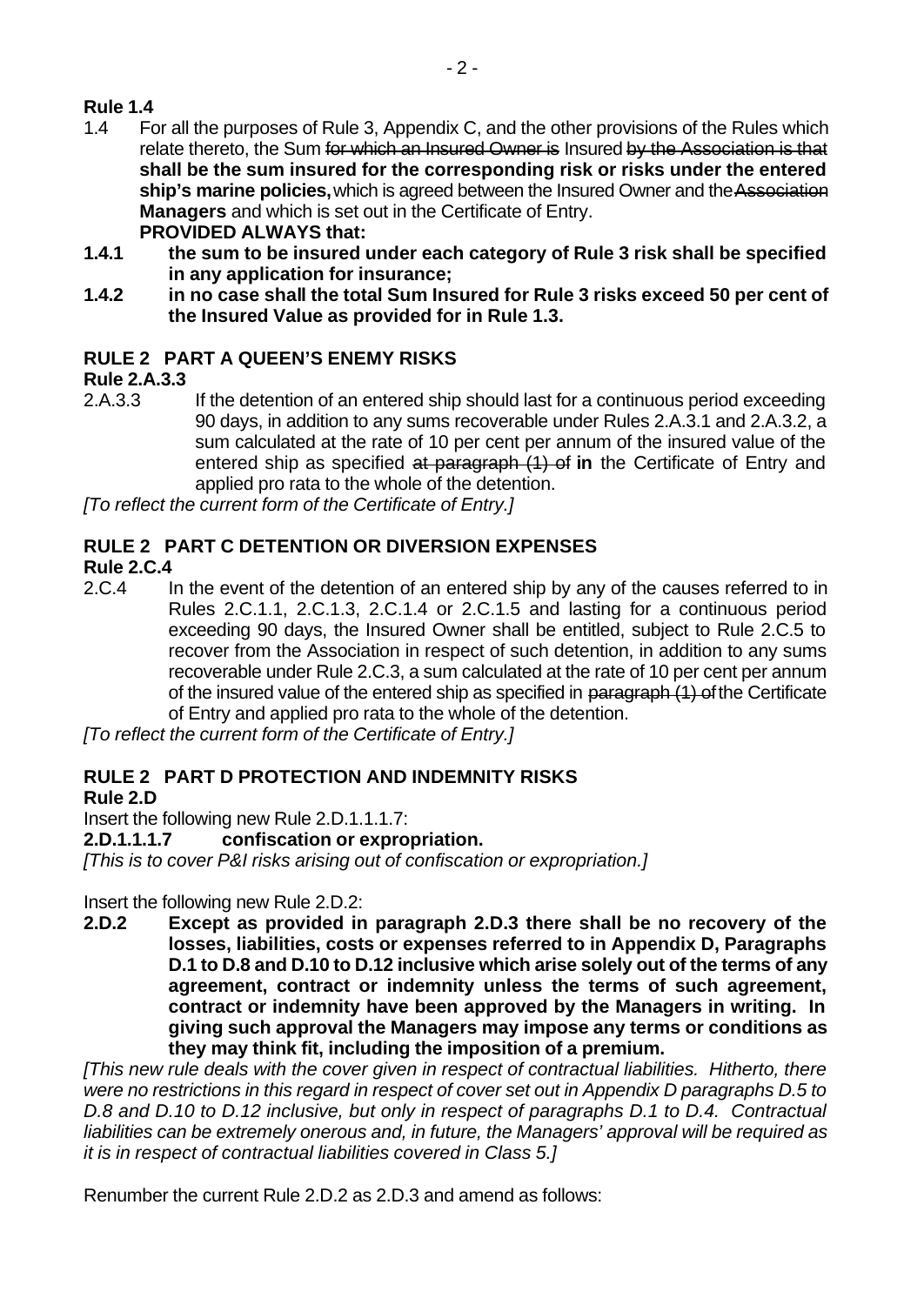**2.D.3** There shall be no recovery of the losses, liabilities, costs or expenses referred to in Appendix D, Paragraphs D.1, D.2, D.3 and D.4.1 which arise out of the terms of any crew agreement, save agreements approved by the Department of Transport of the United Kingdom or any other successor department or body, or other contract of service or employment, or under an indemnity or contract, unless the terms of such crew agreement **or** contract of service **or employment** indemnity or contract as the case may be have been previously approved by the Managers **in accordance with the provisions of Rule 2.D.2.** in writing. In giving such approval the Managers may impose any terms or conditions as they may think fit, including the imposition of a premium.

*[Logical amendment.]*

Renumber remaining paragraphs of Rule 2.D.

Amend title of Rule 3:

RULE 3 FREIGHT, DISBURSEMENTS AND/OR PREMIUMS, INCREASED VALUE, **PREMIUMS** AND/OR OTHER INTERESTS

*[For clarity and consistency.]*

#### **Rule 3.1.1**

3.1.1 Loss of Freight, and/or Disbursements and/or Premiums and/or Increased Value, **Premiums** and/or other interests when the loss has been caused by any of the following risks:

*[For clarity and consistency.]*

## **RULE 4 WARRANTIES, CONDITIONS, EXCEPTIONS AND LIMITATIONS RULE 4.A TERMS APPLICABLE ONLY TO RULE 2 PART A**

#### **Rule 4.A.1.1**

4.A.1.1 Where a ship, other than a British ship, is, or is to be, entered for insurance against Queen's Enemy Risks, the **Owner or** Insured Owner shall produce to the Managers a certificate from the Secretary of State that the ship, or entered ship, is accepted by him for reinsurance under the Reinsurance Agreement. In such event the insurance of the entered ship by the Association for Queen's Enemy Risks shall commence from, and continue during, such a time as the conditions stipulated in such certificate shall have arisen or have otherwise been complied with.

*[For consistency.]*

## **RULE 4.C TERMS APPLICABLE ONLY TO RULE 2 PART D**

Delete Rules 4.C and 4.C.1 in their entirety - renumber remaining paragraphs of Rule 4. *[See new Rule 4.D.3 Exclusion of Nuclear Risks.]*

Amend title of Rule 4.E (now Rule 4.D):

**4.D** TERMS APPLICABLE TO ALL PARTS OF RULE 2 (EXCEPT RULE 2 PART A)**PARTS B, C, D, E AND F**, AND RULE 3 **AND RULE 4.A.2**

*[It is proposed that the heading and Rule 4.E.1 be amended to make it clear that the warranties in question apply to all risks other than those which are insured by the government and a similar change is proposed in Rule 16.]*

#### **Rule 4.E.1 (now Rule 4.D.1)**

**4.D.1** The breach of any one of the warranties contained in Rule 4.D.2 shall suspend the insurance afforded **given** by Rule 2 Parts B, C, D, E and F, **by** and Rule 3 **and by reason of an entered ship being accepted under Rule 4.A.2** during the **continuation** continuance of such breach.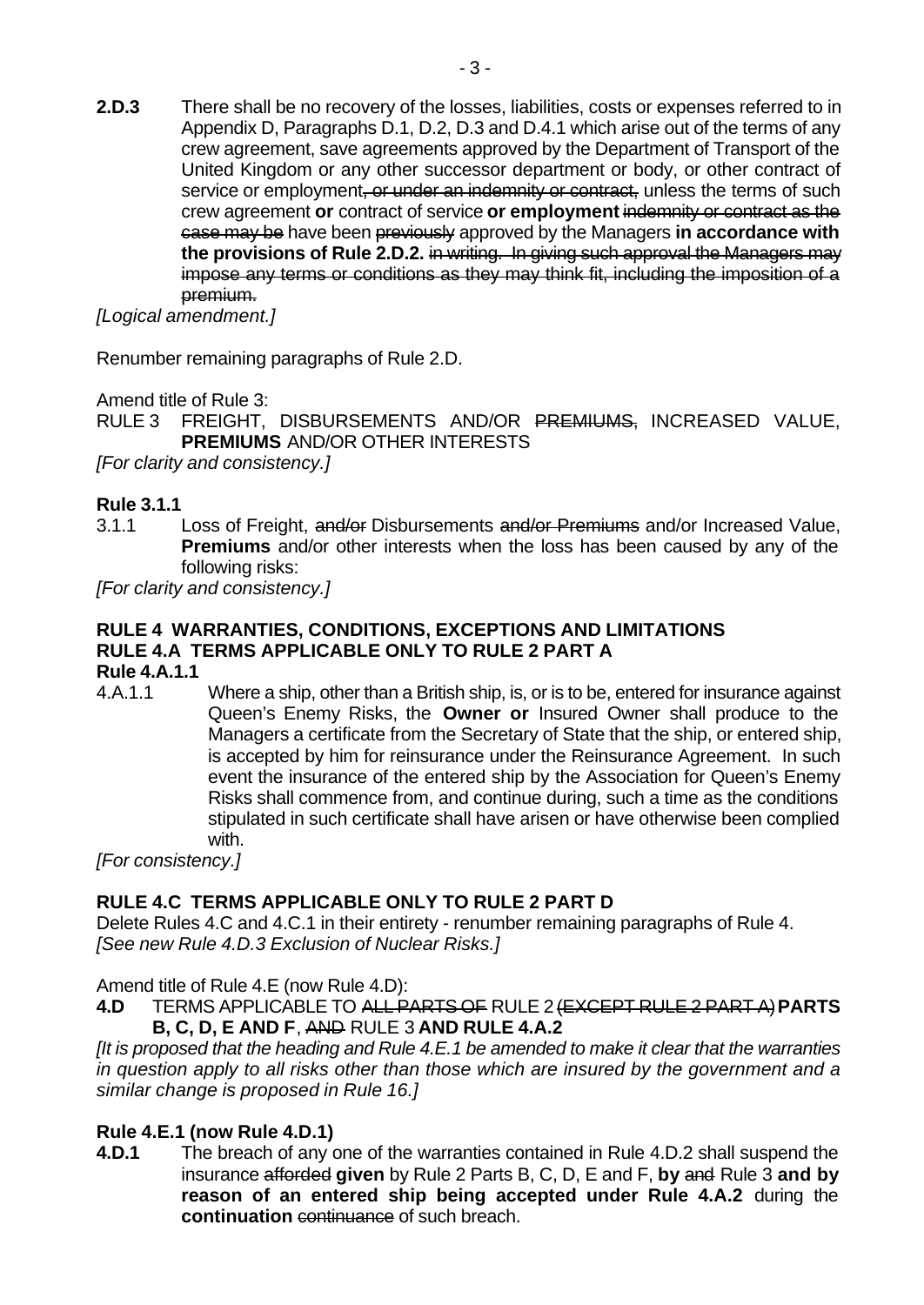#### **Rule 4.E.3 (now Rule 4.D.3)**

**4.D.3 Exclusion of Certain Nuclear Risks**

The Association shall not be liable for any losses, liabilities, costs or expenses **directly or indirectly caused by or** arising out of or in consequence of from:

- **4.D.3.1** the toxic, explosive, or other hazardous properties of, or the emission of ionising radiations from **or contamination by radioactivity from any nuclear fuel or from any nuclear waste or from the combustion of nuclear fuel;**
- **4.D.3.2 the radioactive, toxic, explosive or other hazardous or contaminating properties of any nuclear installation, reactor or other nuclear assembly or nuclear component thereof;**
- **4.D.3.3** any weapon of war employing atomic or nuclear or thermo-nuclear fission and/or fusion or other **like** reaction or radioactive force or matter. whether such weapon be offensive or defensive and whether or not it is being utilised in the course of hostilities or warlike operations.
- **4.D.3.4 PROVIDED ALWAYS that this exclusion shall not apply to any claim under Rule 2 Part D in respect of losses, liabilities, costs or expenses arising out of or in consequence of the emission of ionising radiations from, or the toxic, explosive or other hazardous properties of, "excepted matter", as defined under the Nuclear Installations Act 1965 or any regulations made thereunder, being carried as cargo in the entered ship.**

Insert new Rule 4.D.4:

**4.D.4 Exclusion of Five Powers War Risks**

**The Association shall not be liable for any losses, liabilities, costs or expenses arising from the outbreak of war (whether there be a declaration of war or not) between any of the following countries:**

**the United Kingdom, the United States of America, France, the Russian Federation, the People's Republic of China.**

*[Rules 4.D.3 and 4.D.4, replace previous Rule 4.C. This is to unify the provisions relating to nuclear risks (which are currently contained partly in the Rules and partly in endorsements on each Certificate of Entry) and also to incorporate in the Rules the "Five Powers" exclusion hich is also currently an endorsement.]*

Renumber existing Rules 4.E.4 and 4.E.5 to become 4.D.5 and 4.D.6 respectively.

Insert new Rule 4.D.7:

- **4.D.7 Notice of Cancellation and Automatic Termination of Cover**
- **4.D.7.1 Cover provided by Rule 2 Parts B, C, D, E and F, by Rule 3 and by reason of an entered ship being accepted under Rule 4.A.2 may be cancelled by the Association giving seven days' notice (such cancellation becoming effective on the expiry of seven days from midnight of the day on which notice of cancellation is issued by the Association). Cover will, however, be reinstated subject to agreement between the Association and the Insured Owner prior to the expiry of such notice of cancellation as to new rates of premium/contribution and/or conditions and/or warranties.**
- **4.D.7.2 Whether or not notice of cancellation has been given under Rule 4.D.7.1, cover provided by Rule 2 Parts B, C, D, E and F, by Rule 3 and by reason of an entered ship being accepted under Rule 4.A.2 shall terminate automatically:**
- **4.D.7.2.1 upon the outbreak of war (whether there be a declaration of war or not) between any of the following countries: the United Kingdom, the United States of America, France, the Russian Federation, the People's Republic of China;**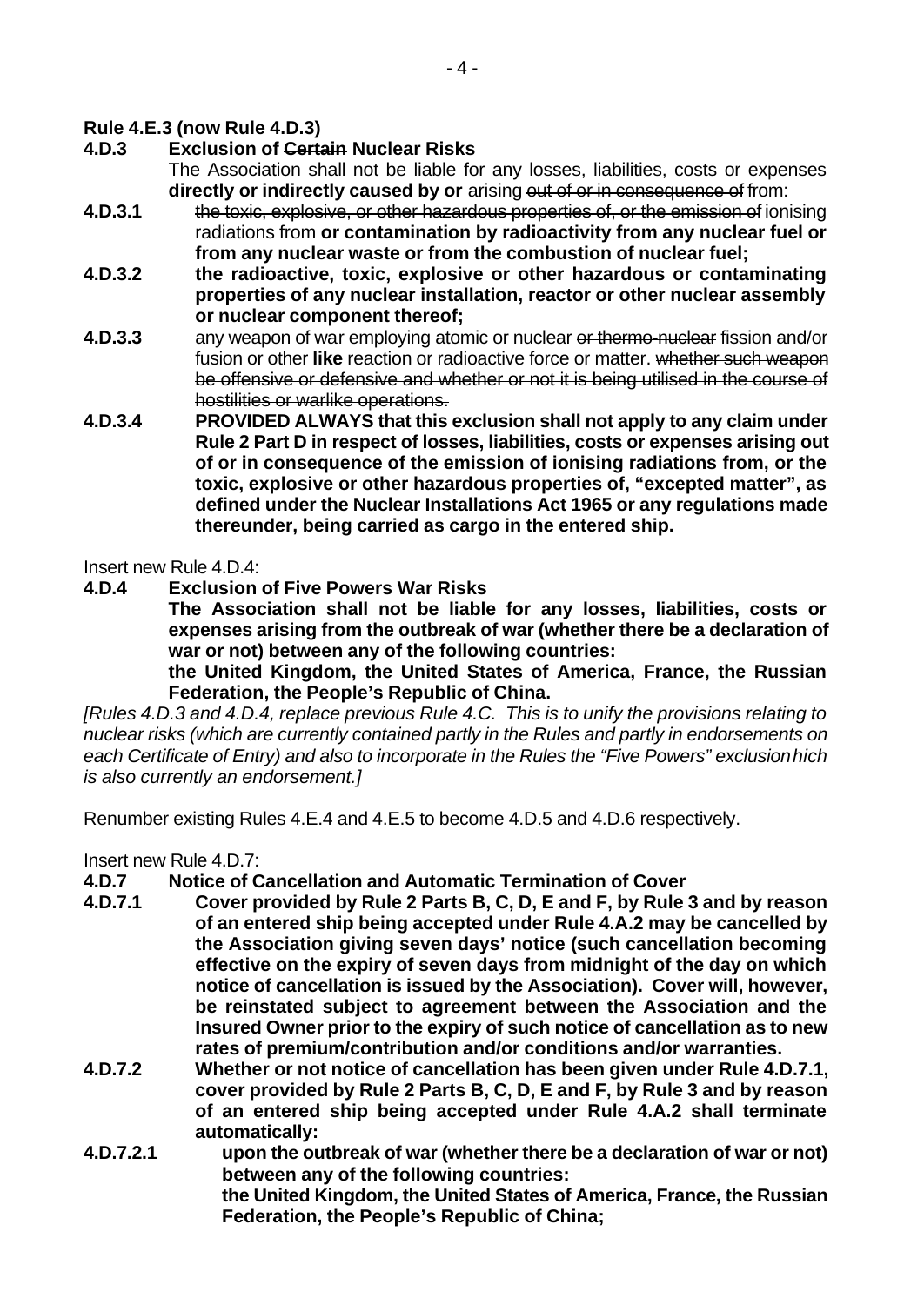- **4.D.7.2.2 in respect of an entered ship, in the event of such ship being requisitioned whether for title or use.**
- **4.D.7.3 Cover provided by Rule 2 Parts B, C, D, E and F, by Rule 3 and by reason of an entered ship being accepted under Rule 4.A.2 shall not become effective if, subsequent to acceptance by the Association and prior to the intended time of attachment of risk, there has occurred any event which would have automatically terminated cover under the provisions of Rule 4.D.7.2.**

*[This new Rule is proposed to bring into the Rules the notice of cancellation and automatic termination of cover clause which is currently contained in an endorsement.]*

Amend title of Rule 11:

#### **RULE 11 SPECIAL POWERS INSURED VALUES**

Delete Rule 11.1 and renumber remaining paragraphs of Rule 11. *[See explanation re amendments to Rule 1.]*

#### **RULE 12 REINSURANCE**

12.1 The Committee may, in its discretion, accept applications for reinsurance (other than for Queen's Enemy Risks which are reinsured by the Secretary of State) by the Association of any ship or other interest insured by another insurer against War Risks. If such an application should be accepted, each ship so reinsured shall be deemed for all the purposes of these Rules to be an entered ship. **In the absence of written agreement to the contrary** the insurer of such entered ship shall (subject to the provisions of Rule 13.2) have the same rights and be under the same obligations for all the purposes of these Rules as though he were the Insured Owner of the entered ship.

*[This small amendment aims to afford greater flexibility regarding the acceptance of reinsurance.]*

## **RULE 16 VARIATION OF CONTRACT**

16.2 If the Managers shall have given notice not later than noon G.M.T. on the 20th January in any policy year that for the next ensuing policy year they require some change to be made in the terms or conditions of entry, including, but not limited to, the application of a deductible to claims arising under the cover afforded by Rule 2 Parts B, C, D or E, or **by** Rule 3, **by Rule 4.A.2** or any one or more or any part of them, unless the claim results from an actual total loss or a constructive total loss, then the insurance of the entered ship for the next ensuing policy year shall continue upon the existing terms varied in accordance with the terms of the said notice, unless the Insured Owner shall notify the Managers in writing before noon G.M.T. on the 20th February next following the date of the said notice that he is not willing to accept such terms, whereupon the insurance of the entered ship shall cease at the end of the policy year during which the said notice was given by the Managers.

*[For consistency.]*

## **APPENDIX B**

**Provisions applicable to the insurance afforded by the Association under Rule 2 Parts A and B Terms as to the Measure of Indemnity or Otherwise Affecting the Recoverability of Loss**

#### **B.2 General Average and Salvage**

B.2.5 Claims for salvage, salvage charges and general average, when recoverable hereunder, are payable in full if the entered ship liable to contribution is insured **under Rule 2** for her full **contributory** insured value. If the entered ship is not insured **under Rule 2** for her full **contributory** insured value or if only a part or percentage thereof is insured, the sum recoverable from the Association shall be reduced in proportion to the under insurance.

*[For clarity and to correct a mistake in the existing Rules.]*